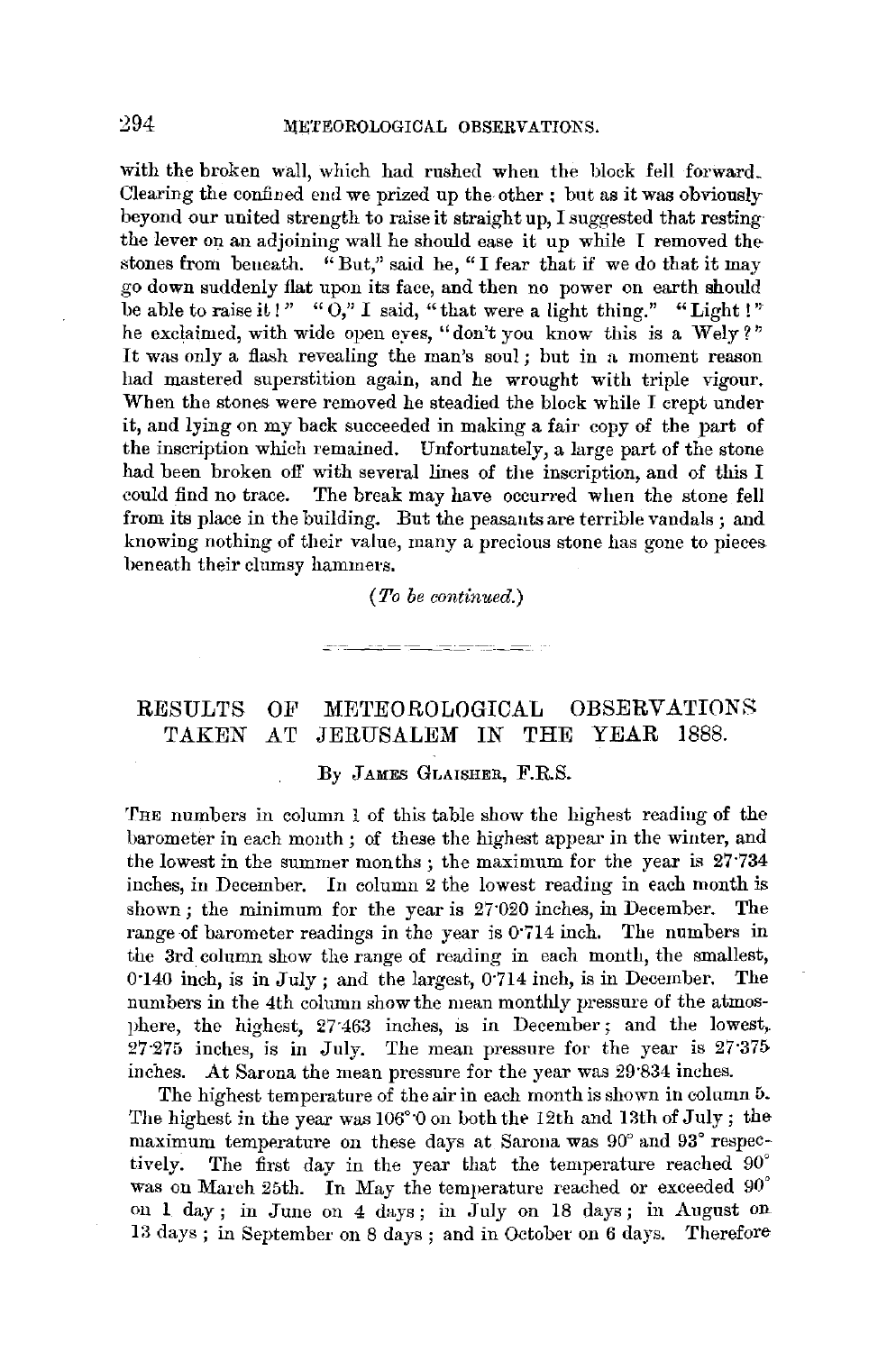## MONTHLY METEOROLOGICAL TABLE

 $\sim$ 

Deduced from observations taken at Jerusalem, by JOSEPH GAMEL, in a garden well within the city, about 2,500 feet above the level of the Mediterranean Sea, open on all sides. Latitude, 31° 46' 40" N., Longitude, 35° 13' 30" E.

|                       |          |            | Pressure of atmosphere in month-<br>Corrected to 32° Fahrenheit. |        |            | Temperature of the air in month at 9 a.m. |           |          |                           |                           |                         |           | Mean readings at<br>9a.m.    |              |                        |                               | Vapour at 9 a.m.                                      | ÷                                                    | air.<br>ð.               | Direction of Wind.<br>Relative proportions of. |                |                |                         |                |              |                |                      | Rain,                    |                           |                                                        |                   |
|-----------------------|----------|------------|------------------------------------------------------------------|--------|------------|-------------------------------------------|-----------|----------|---------------------------|---------------------------|-------------------------|-----------|------------------------------|--------------|------------------------|-------------------------------|-------------------------------------------------------|------------------------------------------------------|--------------------------|------------------------------------------------|----------------|----------------|-------------------------|----------------|--------------|----------------|----------------------|--------------------------|---------------------------|--------------------------------------------------------|-------------------|
| Months.               |          | Highest    | Lowest.                                                          | Range. | Mean.      | Highest                                   | Lowest.   | Range.   | all highest.<br>ร<br>Mean | lowest.<br>듾<br>2<br>Mean | range.<br>datly<br>Mean | Mean.     | buile.<br>$\overline{\rm b}$ | hulb,<br>Wet | point,<br>$_{\rm Der}$ | vapour.<br>ೆ<br>Elastic force | $\sigma$<br>Weight of vapour in<br>cubic foot of air. | Additional weight re-<br>quired for satura-<br>tion. | humidity<br>ិ៍<br>Degree | cubic foot<br>ಹ<br>2<br>Weight                 | N.             | N.E.           | Е.                      | S.E.           | S.           | S.W.           | w.                   | $\mathbf{N}, \mathbf{W}$ | cloud.<br>ិ<br>int<br>Mea | $\overline{\rm s}$<br>Number of days<br>which it fell. | Amount collected. |
| 1888.                 |          | in.        | in.                                                              | in.    | in.        | $\circ$                                   | $\circ$   | $\circ$  | $\bullet$                 | $\bullet$                 | $\circ$                 | $\bullet$ | $\circ$                      | $\circ$      | $\bullet$              | grs.                          | grs.                                                  | grs.                                                 | $\circ$                  | grs.                                           |                |                |                         |                |              |                |                      |                          |                           |                                                        | in.               |
| January<br>$\cdots$   | $\cdots$ | 27.602     | $27 - 174$                                                       | 0.428  | $27 - 420$ | 64.8                                      | $30 - 0$  | 34.8     | $49 - 7$                  | $37 - 0$                  | 12.7                    | 43.4      | 46.6                         | 43.5         | $40 - 0$               | $-24S$                        | $2 - 9$                                               | $0 - 8$                                              | 79                       | 502                                            | $\circ$        | 5              |                         | -3             | $\theta$     | -9             | -6                   | -7                       | 4.6                       | 12                                                     | 4.63              |
| February<br>$\cdots$  | $\cdots$ | 27.600     | $27 - 046$                                                       | 0.554  | 27.368     | 73.0                                      | 38.5      | $34 - 5$ | $57 - 4$                  | 44.1                      | 13.3                    | $50 - 7$  | $52 - 7$                     | 47.8         | $42 - 9$               | $-277$                        | $3 - 2$                                               | 1.3                                                  | 70                       | 495                                            | $\mathbf 0$    | $\mathbf{I}$   | 1                       | -5             |              | 12             | -3                   | 6                        | $5-2$                     | 7                                                      | 1.25              |
| March<br>$\cdots$     |          | $27 - 627$ | 27:194                                                           | 0.433  | 27.424     | $90 - 5$                                  | 37.5      | 53.0     | $67 - 2$                  | 49.8                      | 17.4                    | 58.5      | 60.3                         | $52 - 1$     | 45.0                   | $-298$                        | $3 - 3$                                               | $2 - 6$                                              | 57                       | 488                                            | $\mathbf{2}$   | $\overline{4}$ | ð                       | $\overline{4}$ | 1            | $\overline{7}$ | -4                   | 4                        | 3.9                       | -6                                                     | $2 - 03$          |
| April<br>$\cdots$     | $\cdots$ | 27.491     | $27 - 169$                                                       | 0.322  | $27 - 332$ | $86 - 2$                                  | $40 - 5$  | $45 - 7$ | $70 - 3$                  | 51.6                      | 18.7                    | 61.0      | 62.7                         | $55 - 1$     | 48.5                   | $-312$                        | 3.8                                                   | 2.5                                                  | 60                       | 481                                            | -1             |                | $\bf{0}$                | ÷              | $\mathbf 2$  | 8              | 8                    | -7                       | 5.3                       | -8                                                     | 4.74              |
| May<br>$\cdots$       |          | $27 - 472$ | $27 - 259$                                                       | 0.213  | 27 359     | 91.5                                      | 48.0      | $43 - 5$ | 75 8                      | 54.5                      | 21.3                    | 60.1      | 68.8                         | $59 - 7$     | $52 - 6$               | -397                          | 4.3                                                   | $3 +$                                                | 56                       | 479                                            | -3             | -3             |                         | $^{2}$         |              | 4              | 6                    | $\mathbf{11}$            | $3 - 1$                   | 2                                                      | $0 - 23$          |
| June<br>$\cdots$      |          | 27.396     | $27 - 220$                                                       | 0.176  | 27.326     | 93.0                                      | 53.0      | $40 - 0$ | $83 - 0$                  | $61-0$                    | 22.0                    | $72 - 0$  | $76 - 6$                     | 67.4         | 60.9                   | $-504$                        | 5.4                                                   | 4.4                                                  | 55                       | 470                                            | 5              | 3              | $\overline{\mathbf{2}}$ | 0              | 2            | -3             | 6                    | -9                       | 1.6                       | л                                                      | 0.20              |
| July<br>              |          | $27 - 329$ | $27 - 189$                                                       | 0.140  | $27 - 275$ | 106.0                                     | 58.5      | 47.5     | 93.2                      | $69 - 0$                  | $24 - 2$                | 81.1      | $85 - 3$                     | $73 - 3$     | 65.5                   | $+629$                        | 6.6                                                   | $6 - 2$                                              | 52                       | 461                                            | 5              | $\mathbf{I}$   | 2                       | 4              | $\mathbf 0$  | 2              | $\overline{4}$       | 13                       | 0 <sub>3</sub>            | 0                                                      | 0.00              |
| August<br>$\cdots$    |          | $27 - 372$ | $27 - 200$                                                       | 0.172  | $27 - 289$ | $97 - 5$                                  | $58 - 0$  | $39 - 5$ | $89 - 3$                  | 65.0                      | $24 - 3$                | $77 - 2$  | $83 - 2$                     | $71 - 7$     | 64.1                   | $+597$                        | 6.3                                                   | $5 - 7$                                              | 53                       | 464                                            | $\bar{5}$      | $\Omega$       | $\bf{0}$                | $\mathbf{0}$   | $\bf{0}$     | -3             | $\blacktriangle$     | 19                       | $1 - 0$                   | $\Omega$                                               | 0.00              |
| September<br>$\cdots$ |          | $27 - 486$ | 27.280                                                           | 0.206  | 27 381     | 97.0                                      | $58 - 0$  | $39 - 0$ | 87.2                      | $62 - 8$                  | $24 - 4$                | 75.0      | $78 - 0$                     | $69 - 2$     | $62 - 8$               | .578                          | 6.3                                                   | 40                                                   | 60                       | 470                                            | $\overline{4}$ | -3             | $\bf{0}$                | $\mathbf 0$    | $\Omega$     | $\mathbf{0}$   | $\mathbf{11}$        | 12                       | $1 - 3$                   | $\bf{0}$                                               | 0.00              |
| October<br>$\cdots$   |          | $27 - 558$ | $27 - 353$                                                       | 0.205  | 27 441     | $94 - 5$                                  | 53.0      | $41 - 5$ | $82 - 5$                  | 63 8                      | $18 - 7$                | $73 - 1$  | 73.9                         | 65.3         | 59.0                   | .502                          | 5.4                                                   | 3.6                                                  | 60                       | 475                                            | $\mathbf{2}$   | -9             |                         | -8             | $^{\circ}$   | 3              | $\boldsymbol{2}$     | -6                       | 5.0                       | -3                                                     | 0.32              |
| November<br>$\cdots$  | ا ده.    | $27 - 600$ | $27 - 090$                                                       | 0.510  | $27 - 420$ | 68.5                                      | 38.5      | $30 - 0$ | $56 - 9$                  | 459                       | 11.0                    | 51.4      | $53 - 1$                     | $49 - 2$     | 45.3                   | .300                          | 3.4                                                   | $1 - 1$                                              | 75                       | 495                                            | -1             | 7              |                         | -3             | $\mathbf{0}$ | 8              | $\ddot{\phantom{0}}$ | 5                        | 4.2                       | 13                                                     | 7.99              |
| December              | امده     | $27 - 734$ | 27:020                                                           | 0.714  | $27 - 463$ | $64 - 5$                                  | $29 - 5$  | $35 - 0$ | $53 - 4$                  | 42 4                      | $11 - 0$                | 47.9      | 48.8                         | 45.4         | $41 - 7$               | $+265$                        | 3.0                                                   | 1.0                                                  | 77                       | 500                                            | $\mathbf{0}$   | -2             | R                       | $\overline{2}$ | -0           | 12             | 5                    | - Q                      | $6 - 1$                   | 13                                                     | 16.40             |
| Means<br>$\cdots$     |          | 27.522     | $27 - 183$                                                       | 0.339  | $27 - 375$ | $85 - 6$                                  | $4.3 - 3$ | 40.3     | $72 - 2$                  | $53 - 9$                  | 18.3                    | 63.0      | 65 - 8                       | 58 3         | $52 - 4$               | $-411$                        | 4.5                                                   | 3 I                                                  | 63                       | 482                                            | sum.<br>26     | sum.<br>39     | sum.<br>15              | sum.<br>34     | sum.         | sum.<br>71     | sum.<br>66           | sum.<br>108              | 3.5                       | sum.<br>65                                             | sum.<br>$37 - 79$ |
|                       |          |            | $\boldsymbol{2}$                                                 | 3      | 4          | 5                                         | 6         | 7        | 8                         | 9                         | 10                      | -11       | 12                           | 13           | 14                     | 15                            | 16                                                    | 17                                                   | 18                       | 19                                             | 20             | 21             | 22                      | 23             | 24           | 25             | 26                   | 27                       | 28                        | 29                                                     | 30                |

 $\blacksquare$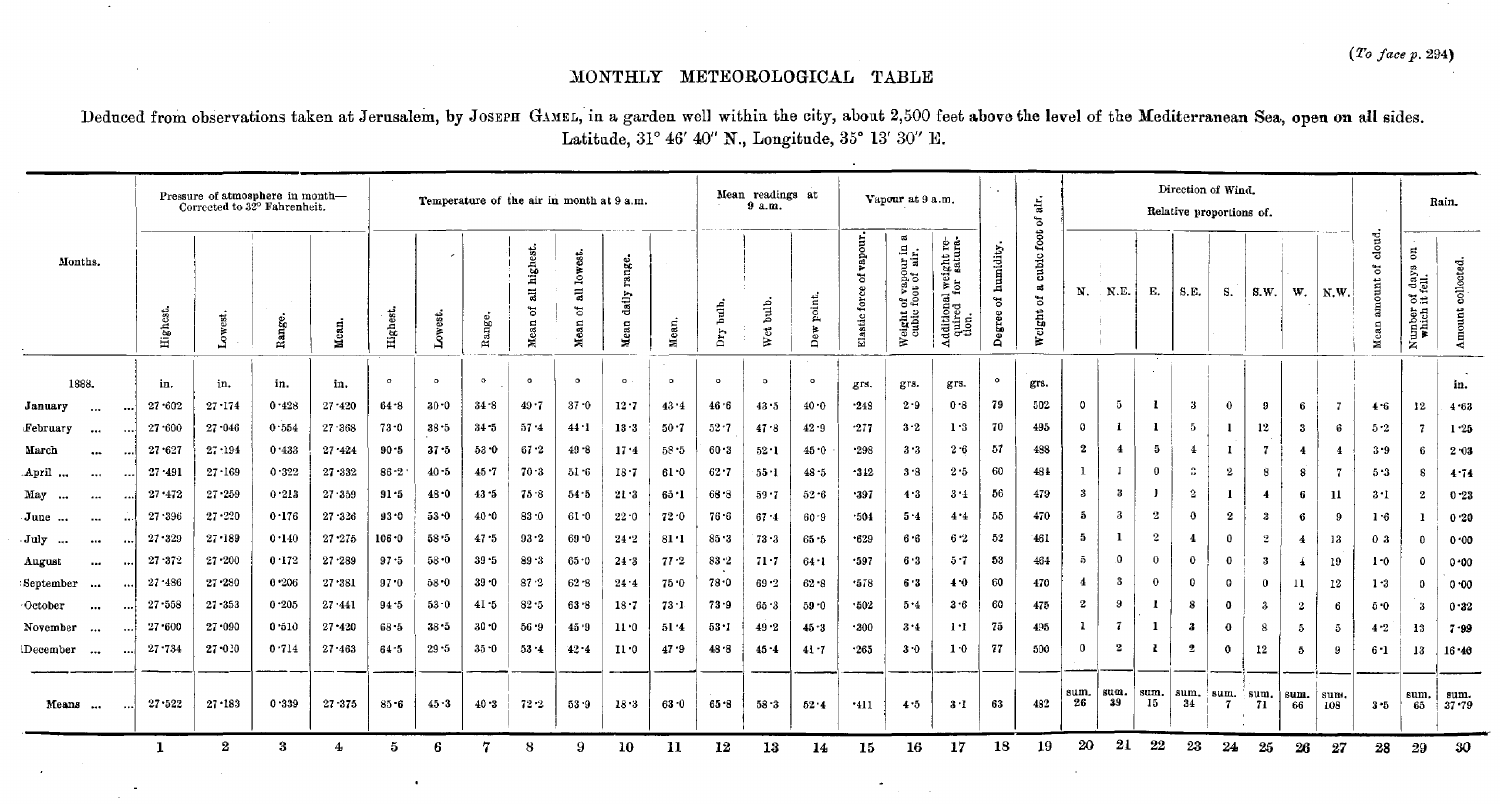the temperature reached or exceeded 90° on 51 days during the year. At Sarona the first day that the temperature reached 90° was on March 5th. The highest in the year, viz., 105°, took place on October 19th, The maximum temperature on this day at Jerusalem was 94° 5; and the temperature reached or exceeded 90° at Sarona on 39 days in the year.

The numbers in column 6 show the lowest temperature of the air in each month; the lowest in the year was  $29^{\circ}$  5 on December 16th. The temperature was below 40° in January on 23 nights; in February on 2 nights ; in March on 2 nights ; in November on 2 nights ; and in December on 8 nights. Therefore the temperature was below 40° on 37 nights in the year. The yearly range of temperature was 76° 5. At Sarona the lowest temperature in the year was 37°·0 on January 11th. The temperature was below 40° on only two nights in the year. The yearly range of temperature at Sarona was 68°·0.

The range of temperature in each month is shown in column 7, and these numbers vary from 30° in November to 53° in March. At Sarona the range of temperature in each month varied from 26° in August to 58° in March.

The mean of all the highest by day, of the lowest by night, and of the .average daily ranges of temperature, are shown in columns 8, 9, and 10 respectively. Of the high day temperature the lowest, 49'•7, is in January, and the highest, 93°2, in July. At Sarona, of the high day temperature the lowest, 61"·7, was in January, and the highest, 88°·5, in July.

Of the low night temperature, the coldest, 37°'0, is in January, and the warmest, 69°, in July. At Sarona, of the low night temperature, the coldest, 44°·9, was in January, and the warmest, 70°·3, in August.

The average daily range of temperature is shown in column 10; the smallest,  $11^{\circ}$ , is in both November and December, and the largest,  $24^{\circ}$ , 4, in September. At Sarona, *oi* the average daily- range of temperature, the smallest,  $15^{\circ}6$ , was in December, and the largest,  $24^{\circ}4$ , was in March.

In column 11 the mean temperature of the air is shown, as found from observations of the maximum and minimum thermometers only. The month of the lowest temperature is January,  $43^{\circ}4$ , and that of the highest, July, 81<sup>°</sup>·1. The mean temperature for the year is 63<sup>°</sup>. At Sarona, of the mean temperature, the month of the lowest was January, 53°·3, and that of the highest, August, 79°·4. The mean temperature for the year at Sarona was 67°·7.

The numbers in columns 12 and 13 are the monthly means of a dry and wet-bulb thermometer taken daily at 9 a.m. In column 14 the monthly temperature of the dew point, or that temperature at which dew would have been deposited, is shown. The elastic force of vapour is shown in column 15. In column 16 the water present in a cubic foot of air is shown; in January it was as small as 2·9 grains, and in July as large as 6·6 grains. In column 17 the additional weight required for saturation is shown. The numbers in column 18 show the ·degree of humidity, saturation being considered 100 ; the smallest number,